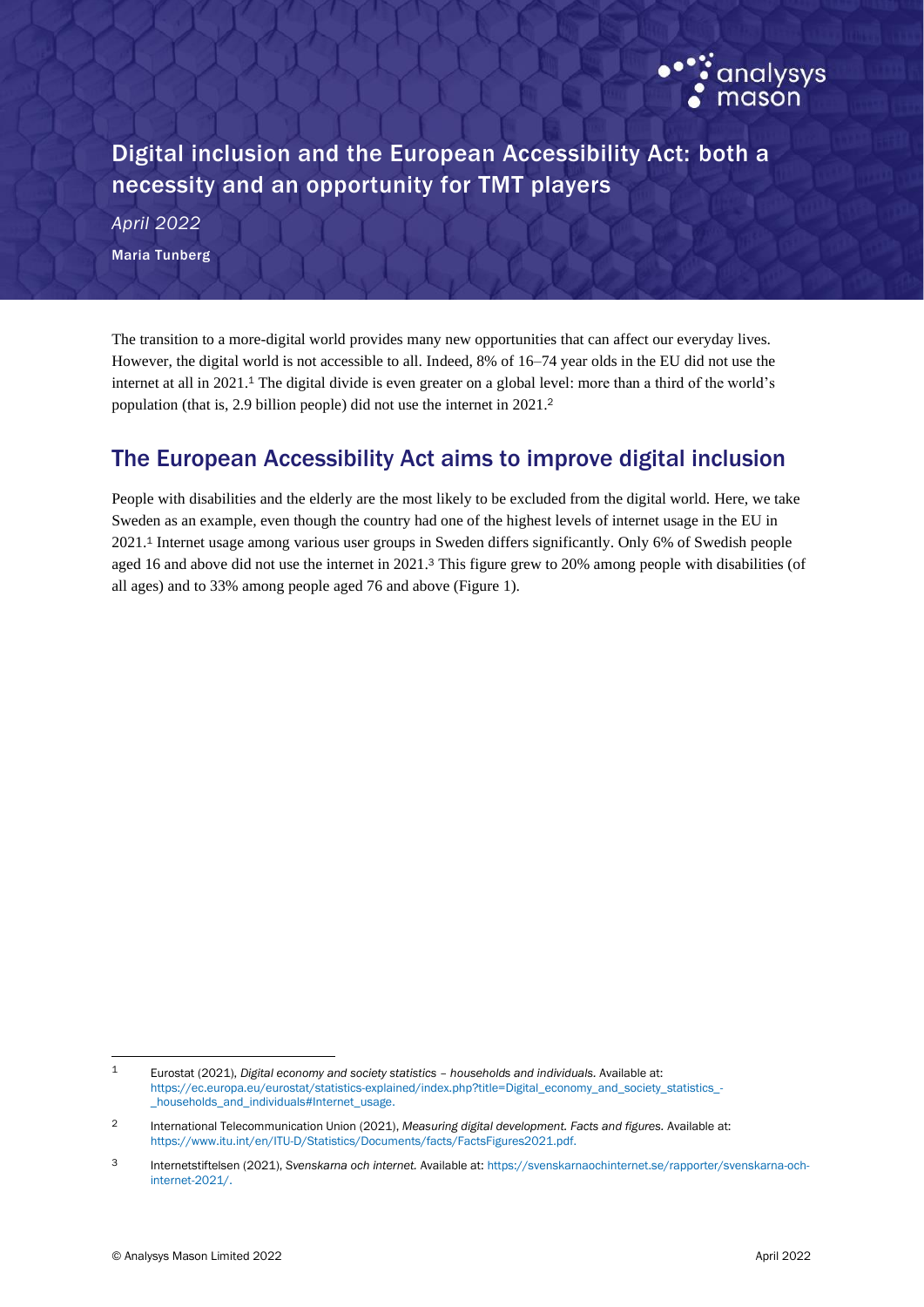

*Figure 1: Internet usage among various user groups, Sweden, 2021*[3](#page-0-1)

Source: Internetstiftelsen, 2021

The European Accessibility Act (EAA) addresses the digital divide by aiming to improve the internal market in the EU for accessible products and services.<sup>4</sup> Improved accessibility will increase digital inclusion by helping people with disabilities to participate in our ever more digitalised society. The EAA is therefore a step forward in reducing the barriers for people with disabilities in the EU. The act will come into force in 2025 and will cover a range of products and services in the TMT sector, including computers and operating systems, smartphones, telephony services, TV equipment related to digital television services and e-commerce. The affected products and services must be designed and produced to fulfil a range of requirements with regards to accessibility, including the use of text-to-speech technology, the availability of instructions via more than one sensory channel and the provision of software and hardware for interfacing with the assistive technologies.

TMT players must start preparing now in order to be able to comply with the new act.

## TMT players currently have a relatively limited understanding of the consequences of the European Accessibility Act

TMT players will face several challenges when integrating digital accessibility and inclusion into their businesses. The level of readiness varies, but in many cases, it needs to improve. Analysys Mason performed a [study](https://www.pts.se/sv/dokument/rapporter/internet/2021/tillganglig-telekom--anvandningstester-och-operatorsintervjuer-pts-er-202122/) in 2021 on behalf of the Swedish Post and Telecom Authority covering the biggest telecoms operators in Sweden. The results show that operators' knowledge of the specific requirements of the EAA is still relatively limited. The results further highlight the importance of co-ordination and collaboration between different departments because complying with the EAA will involve legal/compliance expertise as well as technical and commercial knowledge. The costs and benefits of adhering to the EAA from a business perspective have proved to be difficult to estimate, thereby further complicating the planning and preparation process. However, our

<sup>4</sup> European Commission, *European Accessibility Act.* Available at[: https://ec.europa.eu/social/main.jsp?catId=1202#navItem-](https://ec.europa.eu/social/main.jsp?catId=1202#navItem-1)[1.](https://ec.europa.eu/social/main.jsp?catId=1202#navItem-1) European Commission, *European Accessibility Act – Improving the accessibility of products and services in the single market.* Available at: [https://ec.europa.eu/social/BlobServlet?docId=14869&langId=en.](https://ec.europa.eu/social/BlobServlet?docId=14869&langId=en)